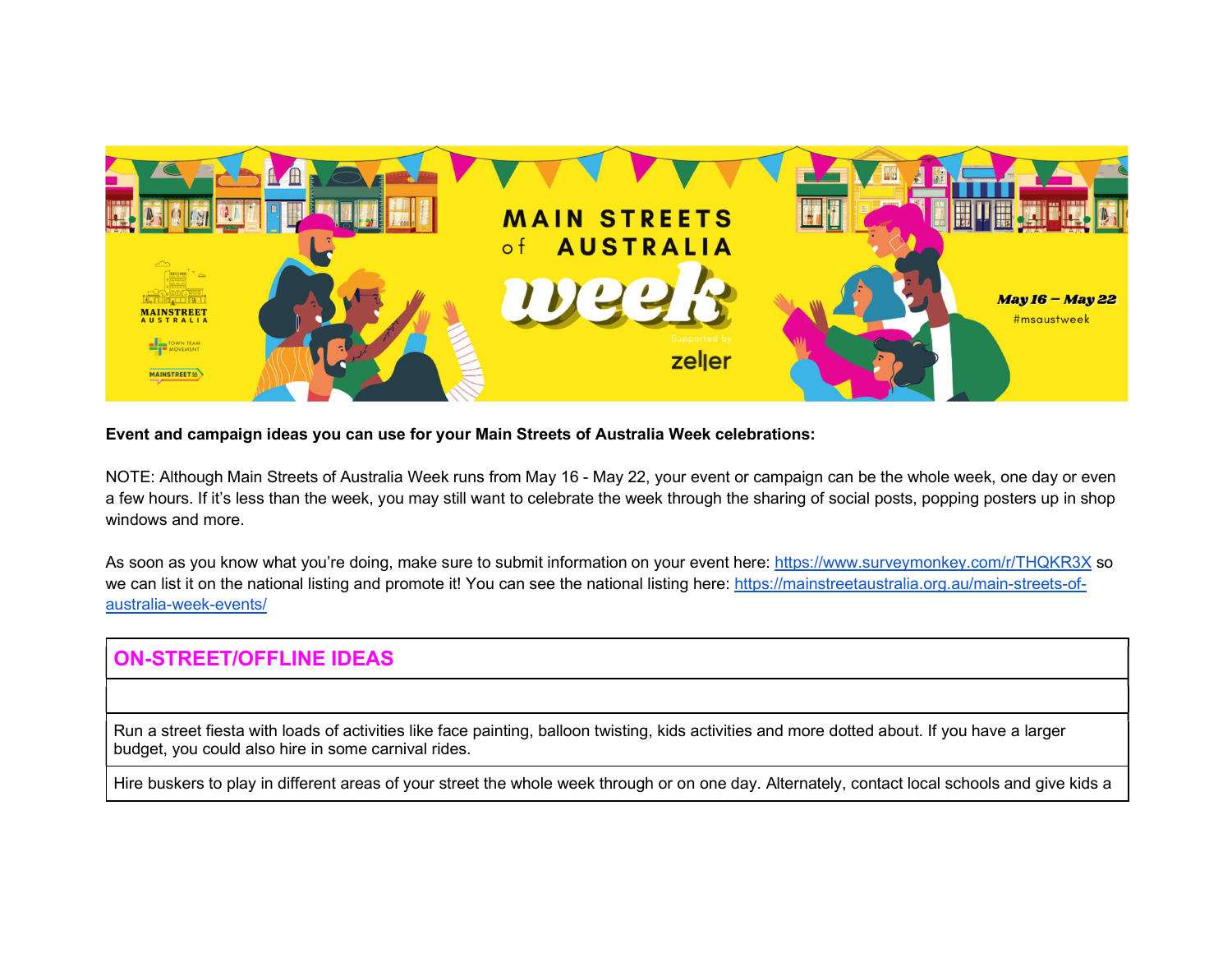chance to busk or entertain on the street.

Have an on-street market one day where traders all bring tables out front of their businesses and sell. Maybe they could even bring out all their sale items so it's a big sale day. You could fill out the market with service businesses on the street taking stalls and promoting themselves, running competitions to get subscribers or offering fun games for families to get involved in.

Offer a treasure hunt in shop windows where families have to find and record a hidden item and then, when the treasure map is completed, they swap it for a prize.

Get businesses to donate prizes, % off vouchers etc and then sell raffle tickets in stores, culminating in a big draw on the Sat or Sun where people have to be in attendance to claim. Perhaps money raised could be donated to a local school, charity or sports group and then they could also help promote.

Run a colouring competition celebrating your main street, or an art competition.

Run a pet parade.

Print a shopping magazine for the street listing businesses, sharing specials and offers and profiling business owners, especially those who have been on the main street for a long time.

Have an outdoor dining event and hire in a whole lot of tables and chairs or get the tables and chairs out of the restaurants and onto the footpaths/streets.

Close off the street and have a movie viewing night.

Set up a light display - either showing on the buildings or projected onto the footpaths.

Set up a 'get money back' offer where, if someone spends over a certain amount in one store, they get a voucher to then spend a certain amount in another store. This would most likely need to be funded by organisers.

Offer tours of your street for locals giving them an insight, not only into the history of the street and buildings, but also of the businesses and anything special they may do or offer.

Run a late-night shopping event.

Turn the street into an art gallery with art hosted in the windows of businesses.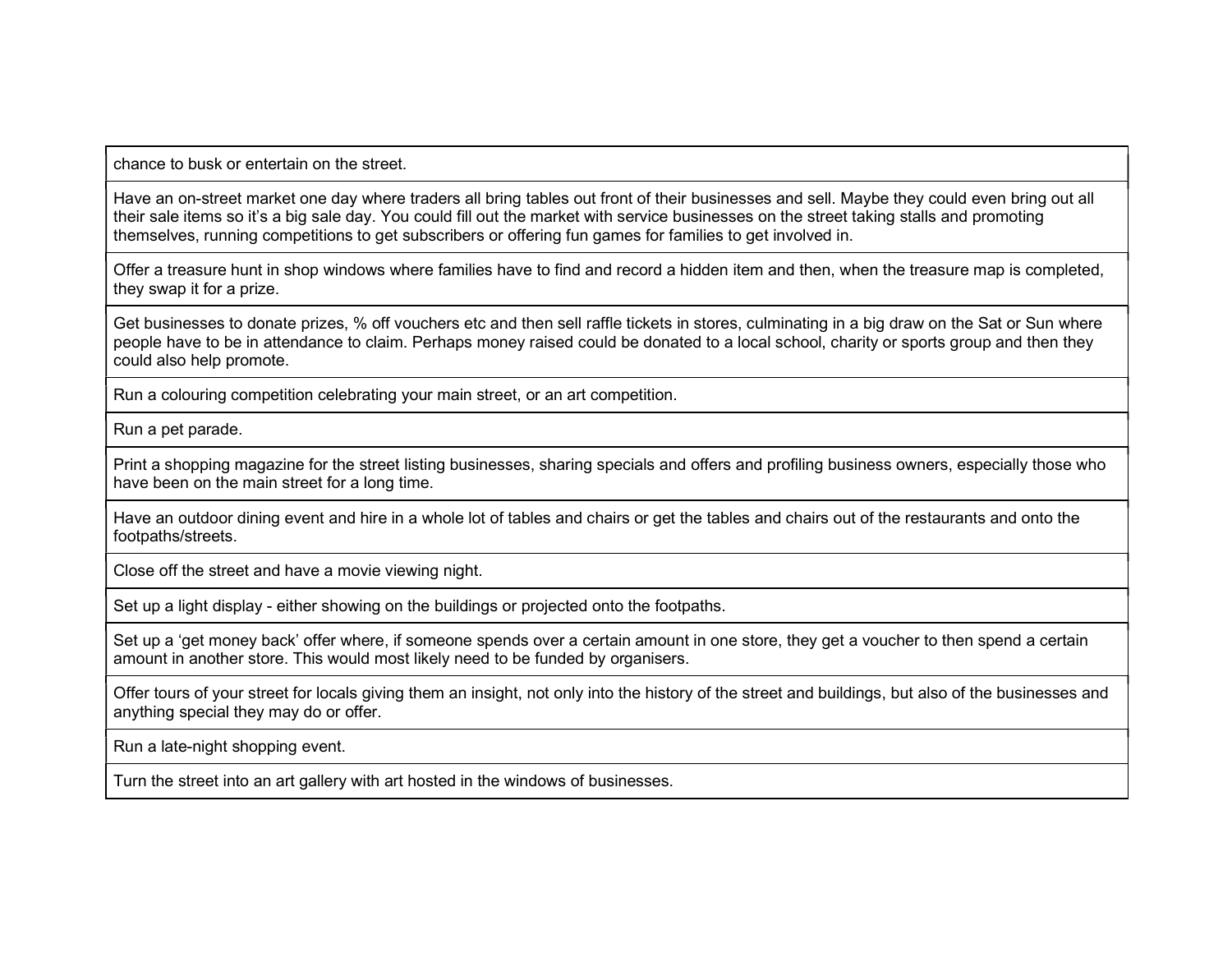Set up a fun photo background or similar - with Main Streets of Australia Week messaging - to encourage people to take photos and share on social media.

Run an antique car show on the main street to draw crowds and potential shoppers.

Decorate the street with flags or decals promoting the value of shopping local, ie jobs for the kids, ensure businesses are available close by.

Invite local celebrities, dignitaries or residents to share stories of their experiences/history with the area .

Run a lucky 'something' promotion ie. lucky seat - where people who dine in the main street during the week or on a particular day can find gift vouchers or gift cards hidden under seats. This can transfer to other items ie. lucky hanger.

Do a Jane's Walk - guided walk - to meet local traders and characters and hear stories.

Host a local business Sundowner.

## ONLINE IDEAS

Run an online or social media competition where people have to nominate their favourite store on the main street and, if they are drawn, they win a voucher to said business.

Run a photography competition on Instagram where people have to take a picture of their main street, a business, an item in a business, a business owner etc and to enter, they upload with a hashtag of your choice. You could then share these images on your social also.

Profile businesses on social media - particularly those that have been on the main street for a very long time. You could even interview them and ask them how things have changed over time.